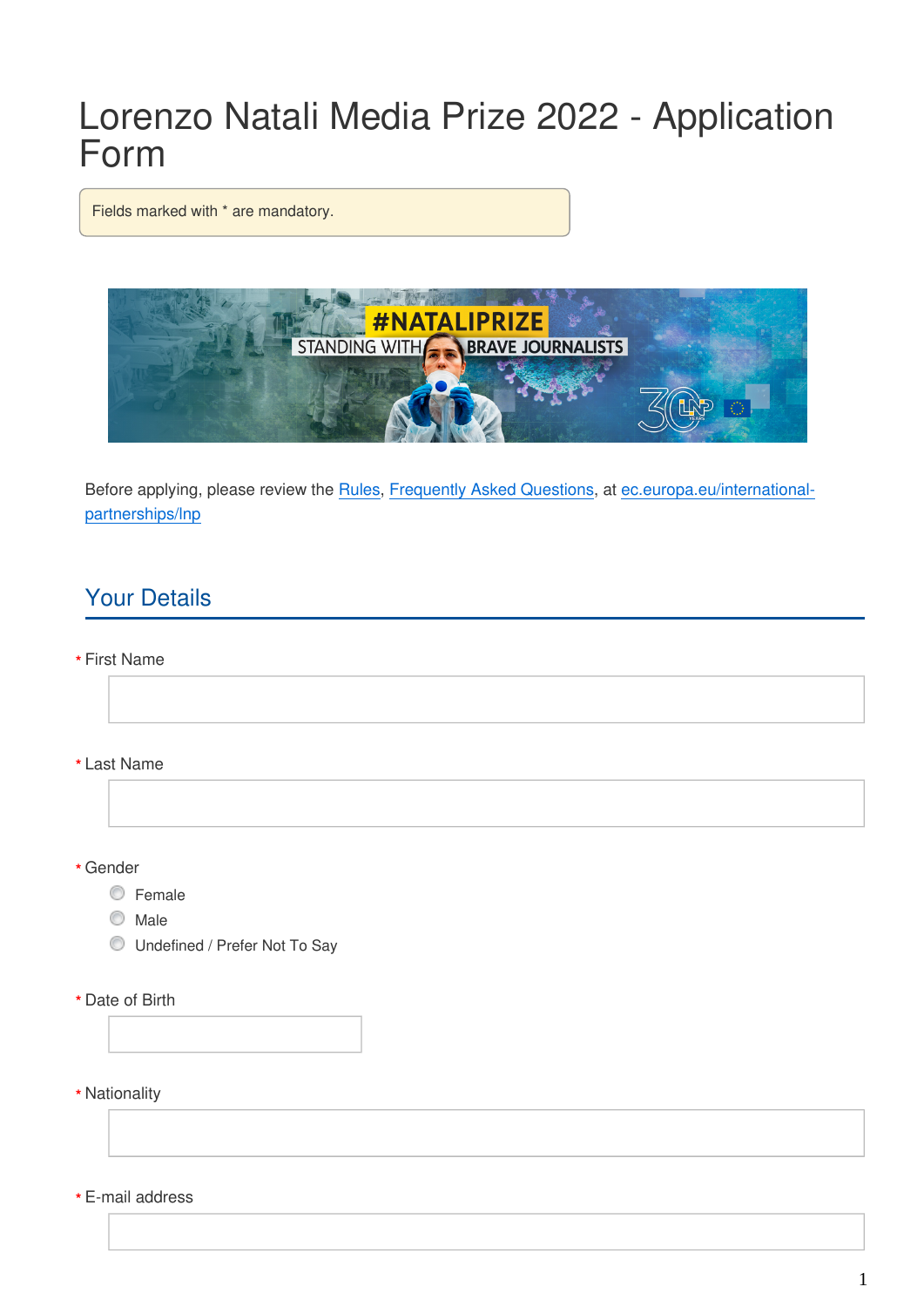Phone number (ex: +32666666666) **\***

\* How did you find out about the Prize?

- On Facebook
- On Twitter
- On Instagram
- Search engine
- The European Commission website
- $\Box$  Other website
- **Letter or e-mail sent by newsroom**
- $\Box$  In a newspaper or media
- **Other**

# Please specify **\***

# Your Application

#### Category **\***

Please note that you can only apply for one category

- Grand Prize
- **Europe Prize**
- **Best Emerging Journalist**

## Submission Type **\***

- Written article (2,300 words max)
- Video broadcast (15 min max)
- Audio broadcast (15 min max)

# Language of the work submitted **\***

Please note that you must submit a translation in one of the languages above if your work was published in another language.

- **English**
- C French
- C German
- **C** Portuguese
- Spanish

### Media where your report was published **\***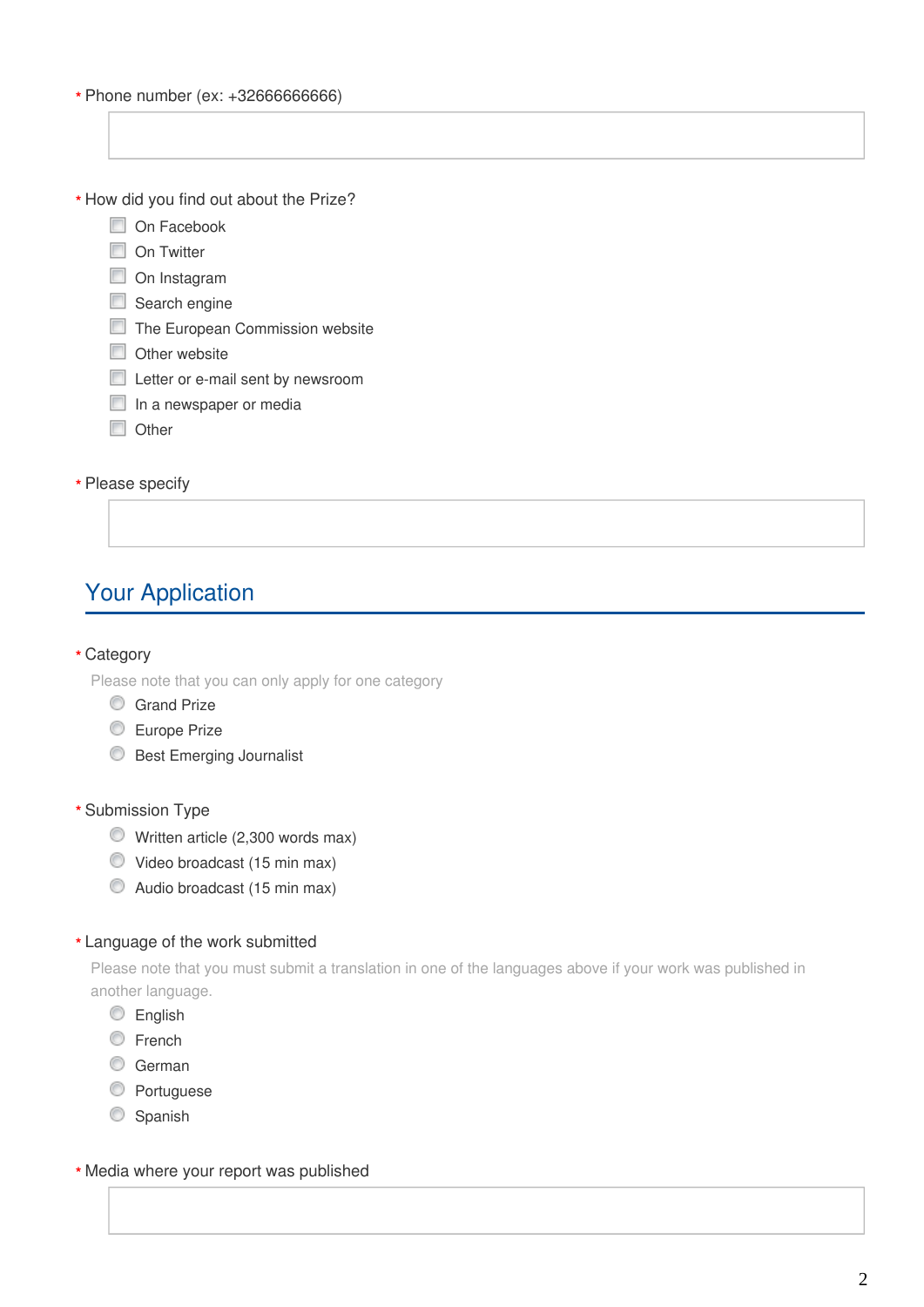### Please enter the link to your published report **\***

Where available, please include the link to the published work on a media's website. If your work was not published online, please include a link to a file or folder.

# If your work was not published online, please provide more details about its publication

## Date of Publication **\***

*between 10/03/2021 and 09/03/2022*

Must have been published between 10 March 2021 and 9 March 2022.

#### Paste here the content of your article or the written transcript of your video or audio entry **\***